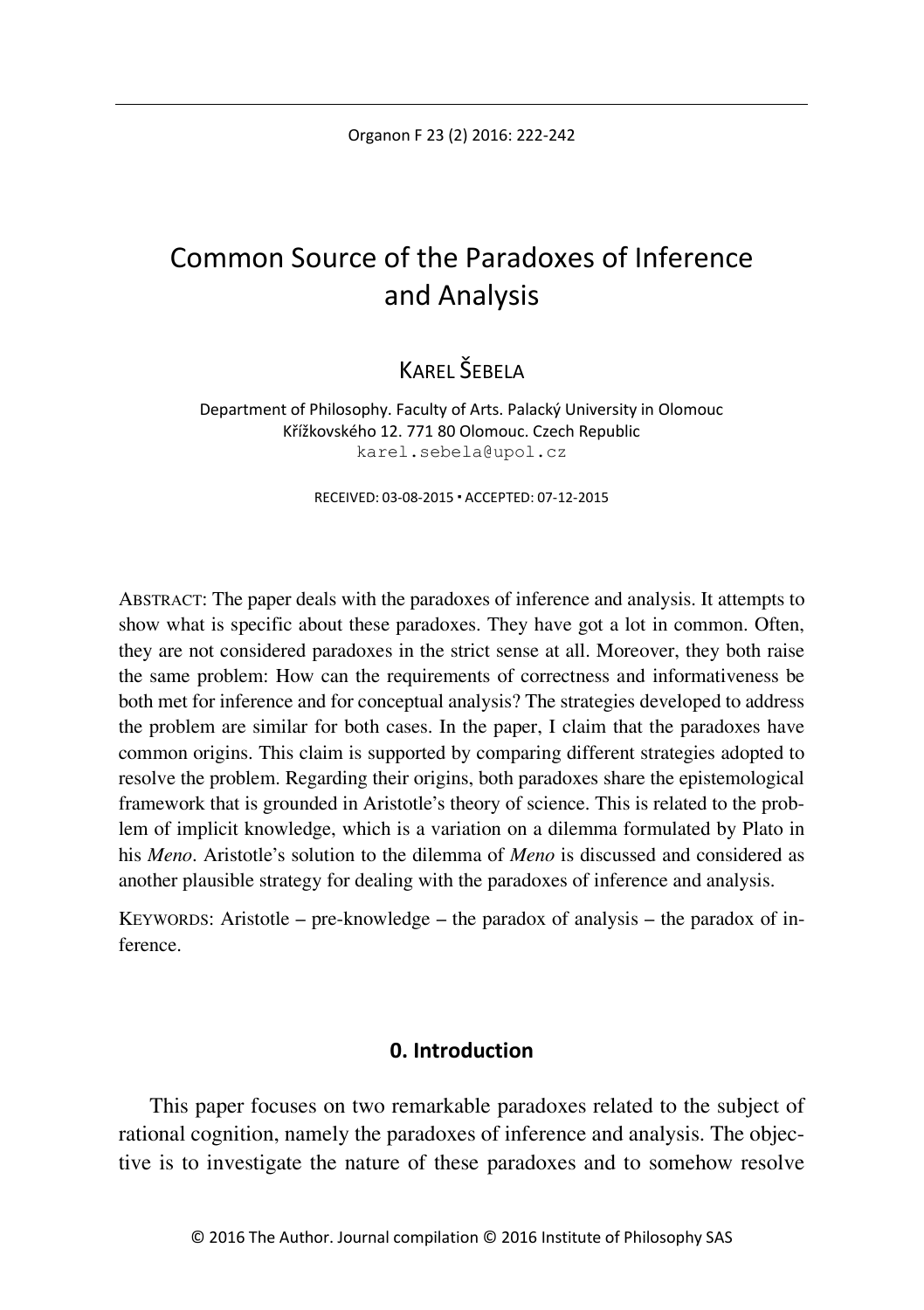them. The structure of the paper is as follows: first, I briefly introduce both paradoxes and, by comparing them, I come to their common source, pre-existent knowledge. After that, I outline a very interesting conception of this subject as offered by Aristotle in *Analytics*. Then I apply this concept to both paradoxes and, thus, offer it as their common solution. To keep it simple, I try to present all paradoxes in the simplest form possible, *i.e.* in the form of a simple syllogism.

#### **1. Introducing the paradoxes**

# *1.1. Paradox of inference[1](#page-1-0)*

To keep it simple, this paradox can be presented in the form of the following argument:

> Valid inference from true premises is a good tool for expanding knowledge. Valid inference does not provide any new knowledge.

—————————————————————————— Some good tools for expanding knowledge do not provide any new knowledge.

Commentary on individual parts of the argument:

*The first premise* ("Valid inference from true premises is a good tool for expanding knowledge"): Many philosophers believe that the tools or means for how we get to know the world around us are our senses and reason. For now, we can leave the manner, competence, and mutual relationship between both means of knowledge aside; the only important matter is that inference definitely belongs among the methods that reason – a tool of knowledge – "works with". Thus, what we assign to rational knowledge as a whole is also relevant for inference. This opinion is also for many people the reason why philosophers (or scientists) should – to some extent – master the discipline which, above all, applies inference, *i.e.* logic. The first premise is, therefore, a compact

<span id="page-1-0"></span> <sup>1</sup> The origin of the paradox definitely goes back to Classical Antiquity, its modern form and name were coined by Cohen & Nagel (1934, 173).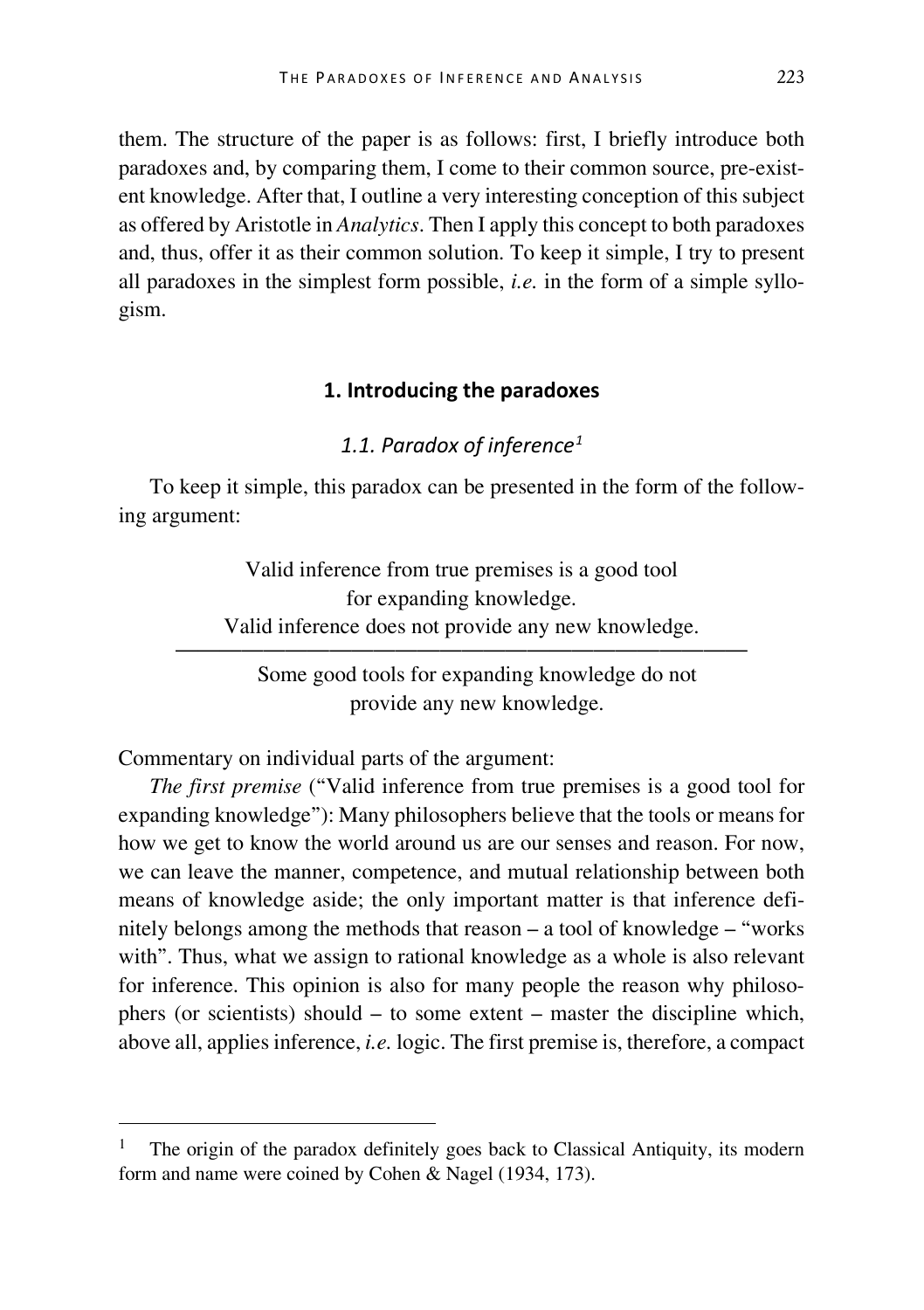expression of this conviction (the word "good" should emphasize that it is a functioning, not a damaged tool).

*The second premise* ("Valid inference does not provide any new knowledge"): It contains a finding that many philosophers and logicians come to when facing the question of what generally justifies a specific conclusion from given premises. For instance, let us consider the popular syllogism "all men are mortal; Socrates is a man; thus, he is also mortal". We often face the opinion that a conclusion is based on premises because it is in them somehow – implicitly – contained. In our case, Socrates' mortality is given by the fact that as a man he belongs to creatures that the first premise mentions. If the conclusion is contained in the premises before its actual inference, then it seems that the explicit statement of the conclusion cannot provide any new information which would not have already been in the premises, *ergo*, inference does not provide any new knowledge. In this sense, old sceptics – or more recently, J. S. Mill (see Mill 1882, 228) – criticised inference. We can come to the same conclusion by considering the famous Deduction Theorem. It states that every deductively valid argument can be transformed into tautology (in the form of implication where the conjunction of premises forms an antecedent and the conclusion a consequent of implication). In a widely accepted understanding of tautology, it does not provide any new information about the world. If it is therefore possible to equivalently transform deductively valid inferences to tautologies and tautologies do not provide any new knowledge, then also the deductively valid arguments do not provide any new knowledge; *ergo*, inference does not provide any new knowledge.

*The conclusion* ("Some good tools for expanding knowledge do not provide any new knowledge"): It is correctly inferred from the given premises, specifically it is the syllogistic mood Felapton. It is also seemingly strange; analogically we could, for instance, say that a good tool to hammer nails does not hammer nails. It either is not a good tool for hammering nails and then we should not take it for one or it makes sense and then it can crack down on those nails, despite our opinion – and yet, both simultaneously are impossible.

We, consequently, have premises here which are at least in some philosophical and logical communities quite commonly used, but together they come to an absurd conclusion. A false conclusion, correctly inferred from premises, clearly indicates that (at least) one premise is false; at least one of the given, rather widely accepted opinions is, thus, false.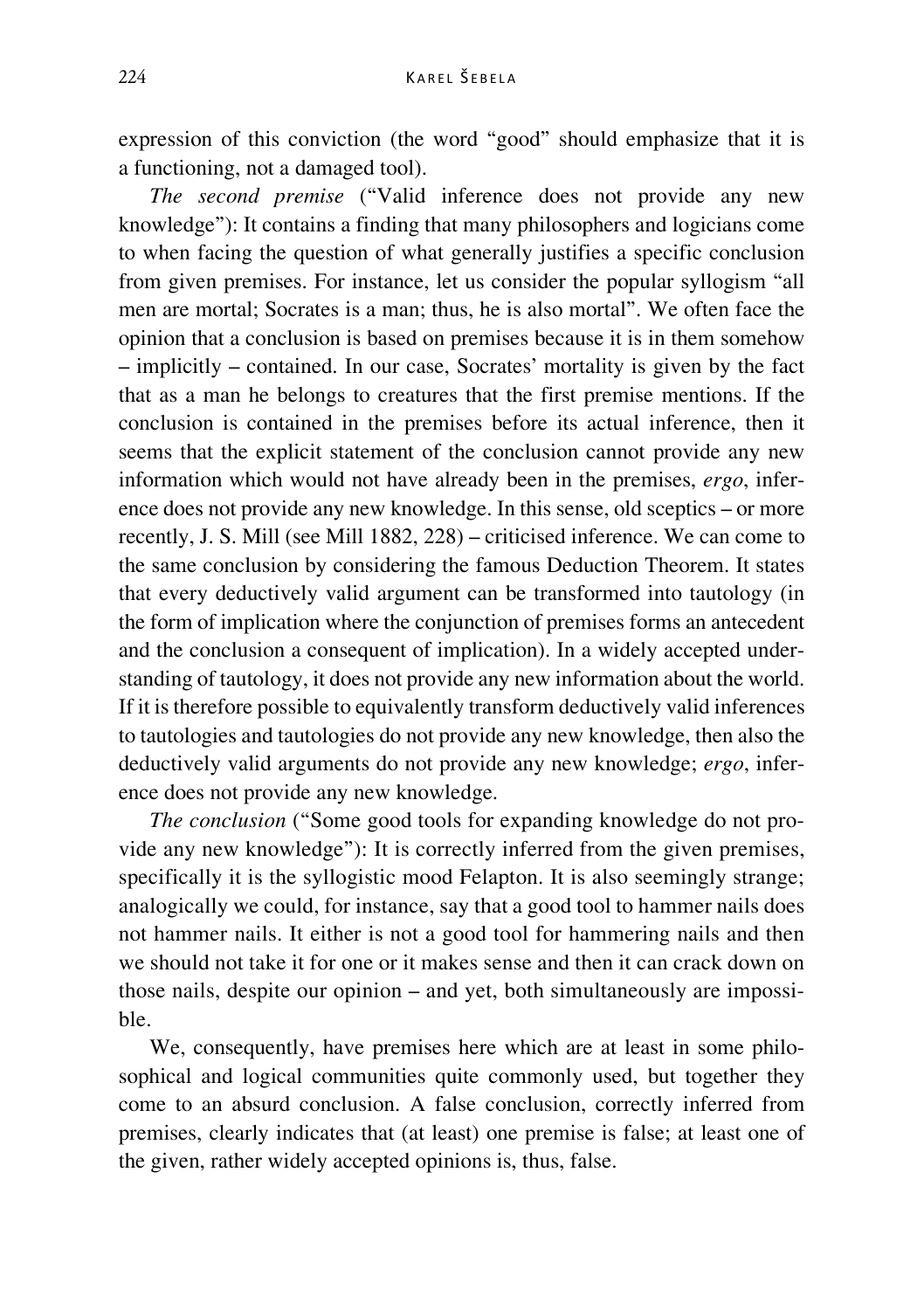Given that the second premise seems to contain hardly questionable results of logic, the more common strategy of how to contest the inference paradox is by questioning the truth of the first premise (see the aforementioned ancient sceptics or J. S. Mill). Consequently, we have to revise the opinion regarding the role of inference in human cognition.

The less common strategy is questioning the second premise, *i.e.* questioning the belief that a conclusion does not provide new information. That the conclusion is "somehow" contained in the premises cannot be challenged, therefore they mostly use redefinition or distinction of the terms novelty and/or information<sup>[2](#page-3-0)</sup>

It is worth remembering that for modern logics the *locus classicus* of the inference paradox is the publication by Cohen and Nagel, *An Introduction to Logic and Scientific Method* from 1934 (see Cohen & Nagel 1934). It defines the inference paradox in the following way:

If in an inference the conclusion is not contained in the premises, it cannot be valid; and if the conclusion is not different from the premises, it is useless; but the conclusion cannot be contained in the premises and also possess novelty; hence inferences cannot be both valid and useful. (Cohen & Nagel 1934, 173)

Cohen and Nagel thus understand it as a dilemma between validity and usefulness. The concept of usefulness is worth considering – a valid inference is seen useless because it does not provide any new information. Thus, the criterion for usefulness of an inference is that it provides new information. We will see later that Aristotle approached it differently.

# *1.2. Paradox of analysis*

This paradox is most often formulated as a dilemma when analysis is said to be either correct or informative, but never both. Thus, dilemma is surprising because the possibility of a correct and at the same time informative analysis is often considered unproblematic. If converted into a simple argument, we could present it in the following way:

<span id="page-3-0"></span><sup>&</sup>lt;sup>2</sup> See, e.g. Duží (2006), or Duží (2010). Needless to say that the redefinition or distinction is not the whole solution, but only a part of the more complex argumentation.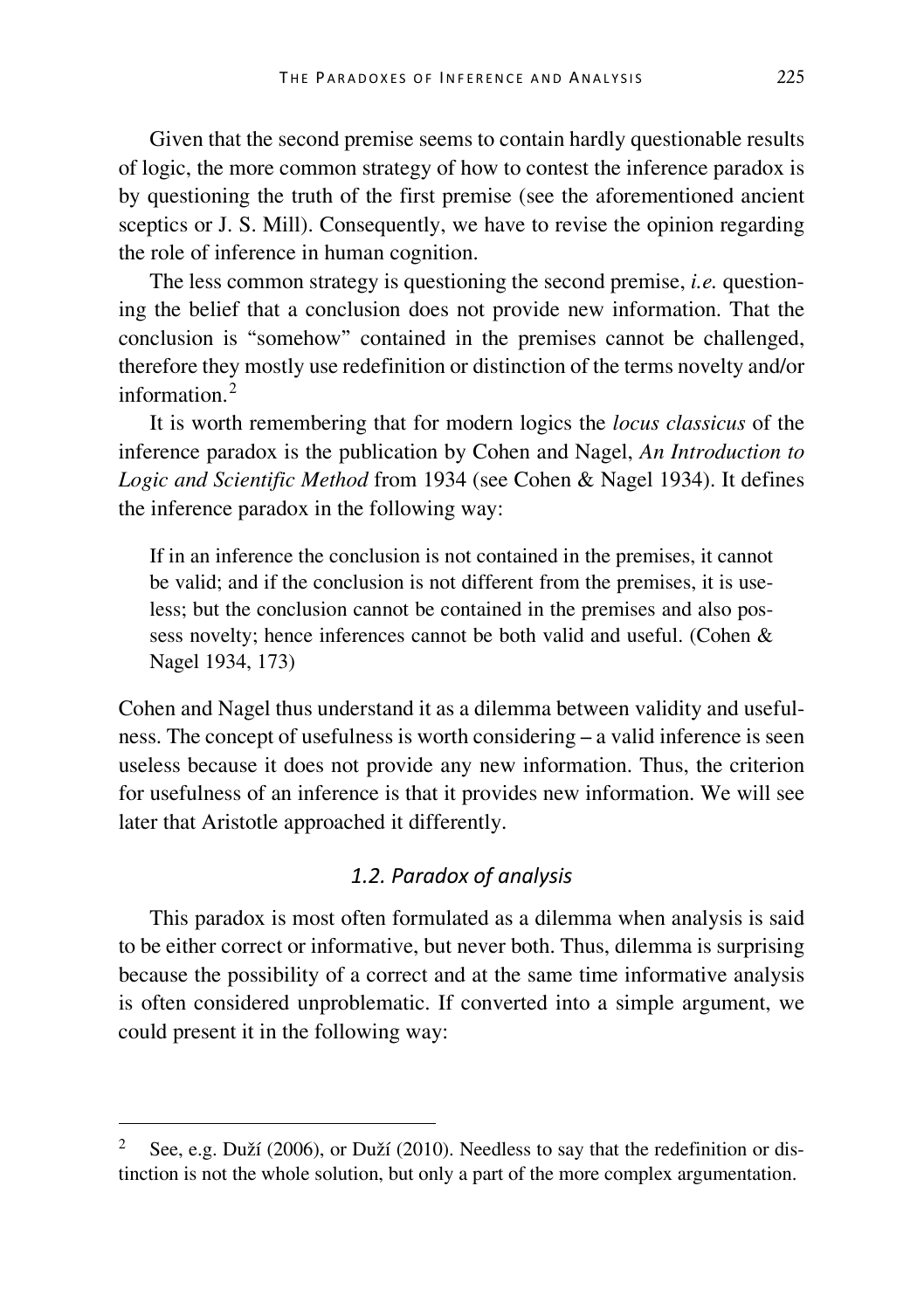Correct analysis is a good tool for expanding knowledge. Correct analysis does not provide any new knowledge.

—————————————————————————— Some good tools for expanding knowledge do not provide any new knowledge.

Commentary on the individual parts of the argument:

*The first premise* ("Correct analysis is a good tool for expanding knowledge"): Here almost the same applies as in the commentary on the first premise of the inference paradox: analysis, a mental decomposition or a breakdown of a given compound into its constituent components, is understood as one way of how reason – a tool of knowledge – "works". If it holds true that reason is really a good tool for getting to know the world, then the same holds for analysis.

*The second premise* ("Correct analysis does not provide any new knowledge"): The specific problem here was established by the British philosopher, G. E. Moore (originally in Moore 1903, 7) and it is, let us say, of a semantic nature. It states that if we have, for instance, an analysed concept (an analysandum) and an analysing concept(s) (or analysans), then the basic requirement of a correct analysis is that all that the analysandum contains must be also contained in the analysans and vice versa, thus, analysandum = analysans. If the analysans contained something that was not in the analysandum, it would have been an incorrect analysis. Taking an analogical example from the analysis of physical things, a traditional component of military training was to disassemble a soldier's machine gun down to its components and to reassemble it again. If the soldier conducted the disassembly correctly, then he dismantled the machine gun into and only into the parts that it was composed of  $-$  if any additional component appeared, it could not have come from the dismantled machine gun and the disassembly had not been performed correctly (or alternatively, it was a disassembly of the machine gun and something else). If the analysans cannot contain what was not in the analysandum to begin with, then no correct analysis can come up with something new, *ergo*, analysis does not provide any new knowledge.

*The conclusion* ("Some good tools for expanding knowledge do not provide any new knowledge"): It is completely analogical to the paradox of inference with the modification that the "some" in each paradox targets a different tool for expanding knowledge. Solution strategies are also similar: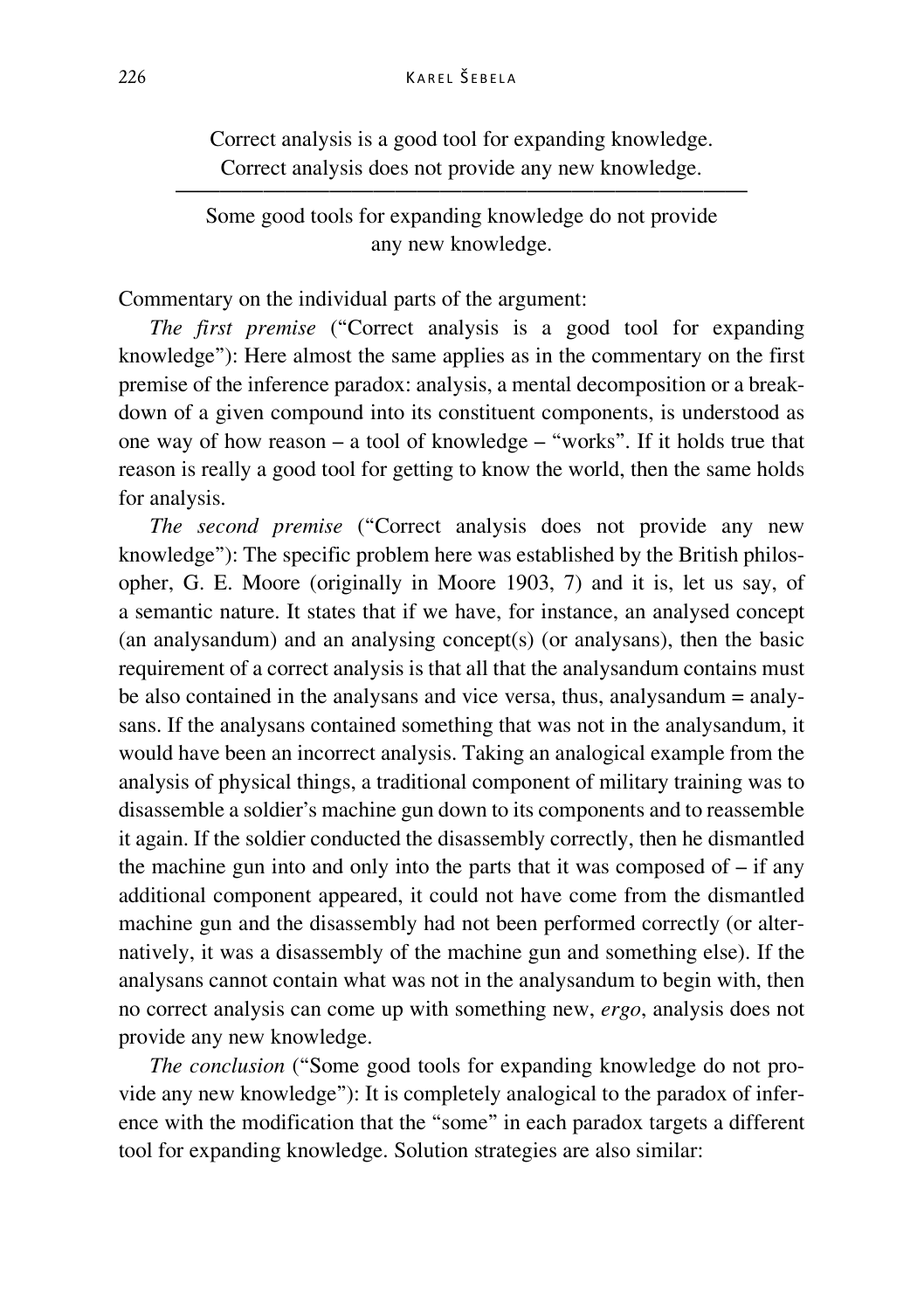The more common strategy is to oppose the first premise*, i.e.,* in some sense revise the view on the role of analysis in human knowledge. This revision – seemingly absurdly – appears in analytical philosophy, that is, a philosophical stream which has analysis in its very title and which focuses its very philosophical work on rigorous analysis. However, the absurdity is only illusory. Analytical philosophers, who reject the first premise of the paradox of analysis, do not wish to claim that the result of their analytical work is new information about the world; they do not wish to compete with sciences. In other words, philosophy – in their understanding – is not a theory but an activity.<sup>[3](#page-5-0)</sup>

Another used strategy is to question the second premise. In this case, it usually means specification of what exactly the equal sign between the analysandum and the analysans relates to: whether to language expressions, meanings, or (non-language) objects depicted by these expressions.

# *1.3. The two paradoxes compared*

The preceding text should anticipate the similarity of both paradoxes. For better illustration, let us present them again, but this time together:

> Valid inference from true premises is a good tool for expanding knowledge. Valid inference does not provide any new knowledge.

——————————————————————————

Some good tools for expanding knowledge do not provide any new knowledge.

Correct analysis is a good tool for expanding knowledge. Correct analysis does not provide any new knowledge.

—————————————————————————— Some good tools for expanding knowledge do not provide any new knowledge.

The similarity of both paradoxes should definitely not be only about the possibility to convert them into almost identical syllogisms. On the contrary, that we can present them in this way is but one indication of their similarity. These similarities are more numerous and deeper:

<span id="page-5-0"></span> <sup>3</sup> See Wittgenstein (2001, 4.112): "Philosophy is not a body of doctrine but an activity".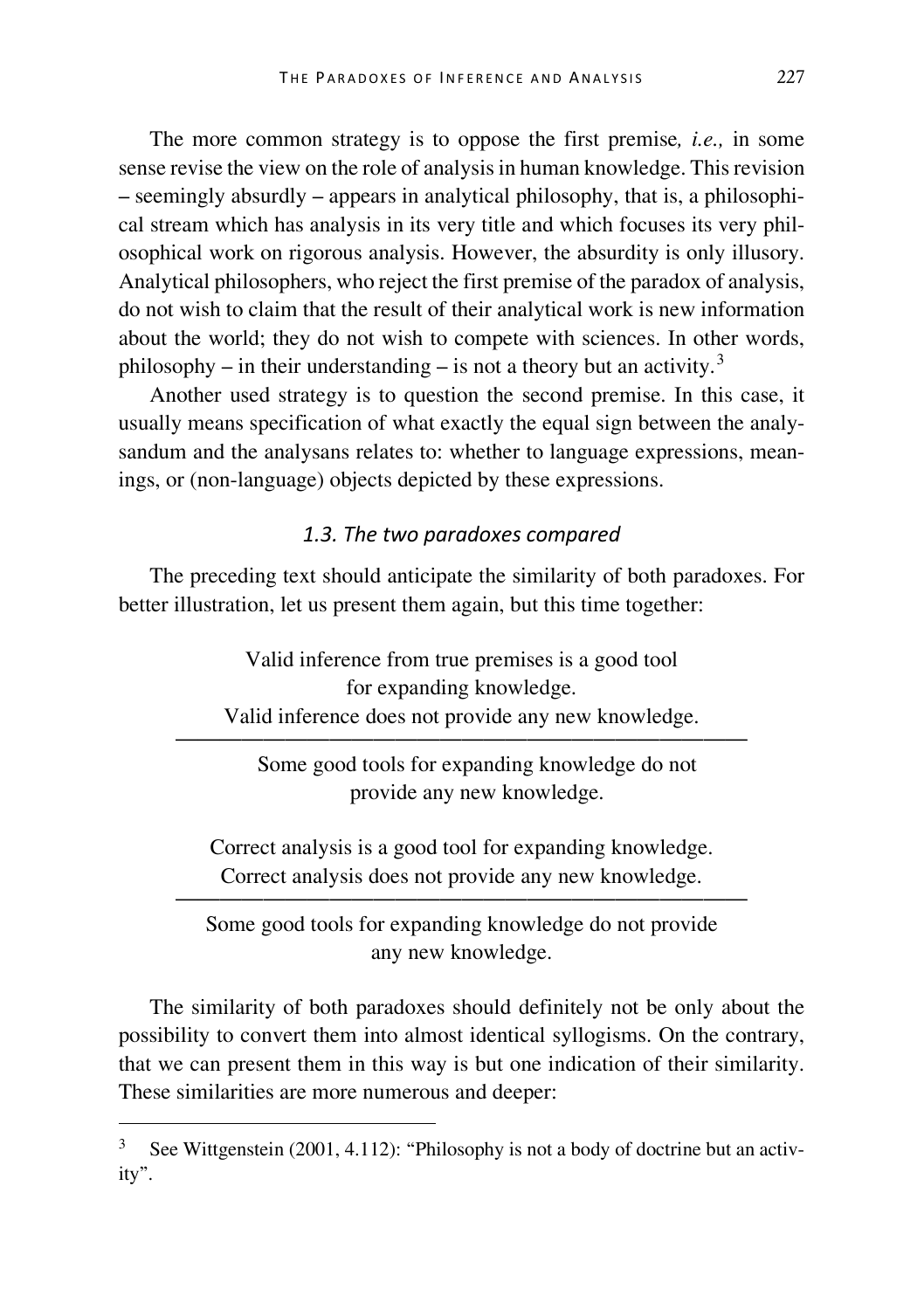Above all – both are called paradoxes even though they are clearly different from typical and more famous paradoxes – such as the liar paradox, Russell's paradox, etc. In my view, the main difference lies in the fact that the aforementioned, more typical paradoxes are based on premises or methods, where we cannot easily determine where and if there is any problem at all. They are paradoxes for the very reason that the drawing the absurd consequences from seemingly unproblematic premises is striking; it is not clear what is wrong. Our paradoxes often constitute some logical-noetic intuitions shared by a community but always rejected by many other experts. These statements are not unproblematic and their rejection does not seem that shocking or fatal. They are paradoxes almost literally – the term "paradox" refers to a situation, when various *doxai*, *i.e*., opinions or intuitions, go "against each other". In our case it is the contradiction of various intuitions related to the role of rational knowledge, thus, being incompatible, together forming an absurd result. Therefore, it concerns the divisions within the community of logicians and philosophers.

Furthermore – both paradoxes' first premise is always a general statement on the role of the relevant component of reason for knowledge, while the second premises capture a finding of a more logical or semantic nature.

Thirdly – the second premise always captures a logical-semantic piece of knowledge, *i.e*., from a sphere that enjoys a relatively high level of authority. This fact gives rise to the attempts to solve the paradoxes by criticizing the first, more of a philosophical (specifically noetic) premise.

Fourthly – paradoxes form relatively simple arguments, where it is difficult to question the fact that the conclusions really follow from these premises, thus, the attempts to question the second premise most commonly use the method of concept distinction, specifically concepts of novelty, information or equality.

Fifthly – the most significant similarity is related to a problem which is difficult and is the proper subject matter of both paradoxes. I believe it stands behind the reason why so many contradictory beliefs can arise about the same thing – it is the question of implicit knowledge or pre-existent knowledge. For both paradoxes, this problem is hidden in the second premise. In the case of the paradox of inference as stated above, the conclusion follows from the premises for the very reason that it is somehow – implicitly – contained in them. Yet, what does this really mean? If the conclusion is "in some way" in the premises, then this could mean that every validly inferred argument incorporates a mistake of the so-called reasoning in a circle, which is a situation when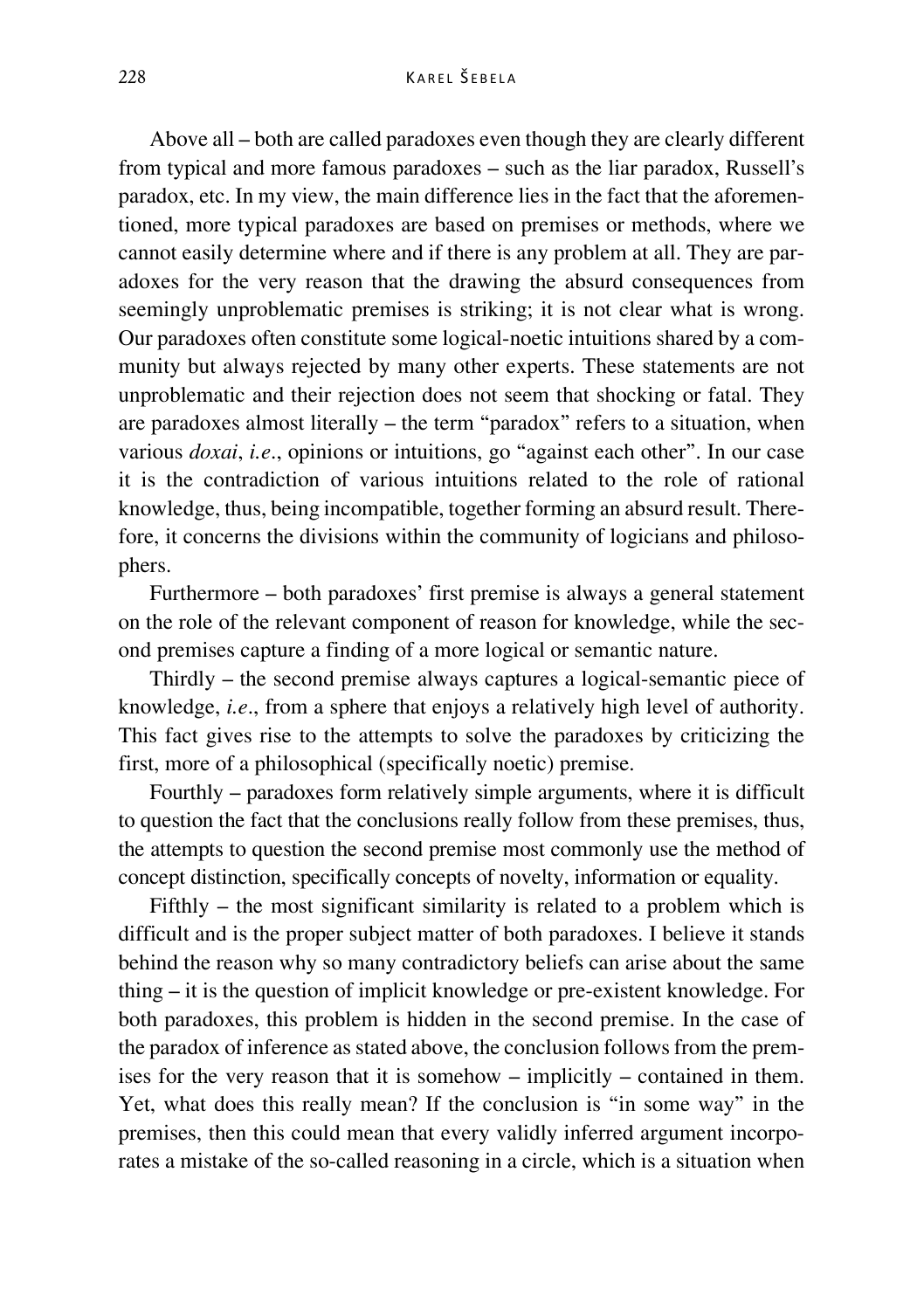the conclusion is one of the premises. Circular reasoning is a deductively valid argument, but is considered as faulty because it does not contain any new information compared to the premises, *i.e*., is trivial. If the fact that the conclusion of every deductively valid argument is somehow contained in the premises means that the conclusion appears in the premises then every deductively valid argument is at the same time circular reasoning, trivial and uninformative. On the other hand, we have rich experience, especially with more complex arguments, arguments with more and/or complicated premises where the conclusion is really surprising and we are inclined to believe that the conclusion is new information for us. Thus, it seems that the situation when the conclusion is implicitly contained in the premises is not simply a situation where the conclusion is one of the premises as would be the case of circular reasoning. Information contained in the conclusion is somehow already present for us in the premises, but at the same time we know it in a somewhat different way than we know the premises.

In the case of the paradox of analysis, we can understand analysis generally as decomposition, as breakdown of a whole into its components. When decomposing a whole, we have to have this whole available, it has to be somehow given to us – as a whole with all its components. Analysis can be correct for the very reason that if we are decomposing a given whole and not something else, then what we get are parts of this whole and not something else. This should, however, mean that a correct analysis cannot provide anything new because the parts obtained by analysis had already been somewhat available when we had the whole thing in front of us prior to commencing the analysis. It is as with the soldier who disassembles his machine gun – before he starts the dismantling, he has a machine gun in front of him, *i.e*., the whole with all its components. When he starts to disassemble the machine gun, then everything he gets, for instance lock frame or striker, he had already somehow at his disposal at the moment when he started the dismantling. On the other hand, analysis of more complex concepts or statements can really strike us, it might surprise us that some parts of the analysans belong to this very analysandum.

The situation is, therefore, similar to that of the paradox of inference – *on one hand the "result" (conclusion or analysans) is already somehow present in the given (premises or analysandum) and this very presence is the guarantee of correctness (of inference or analysis); on the other hand, the presence is such that its (re)emergence "in the result" can surprise us and is thus present only indirectly*. We somehow know the conclusion and analysans in advance,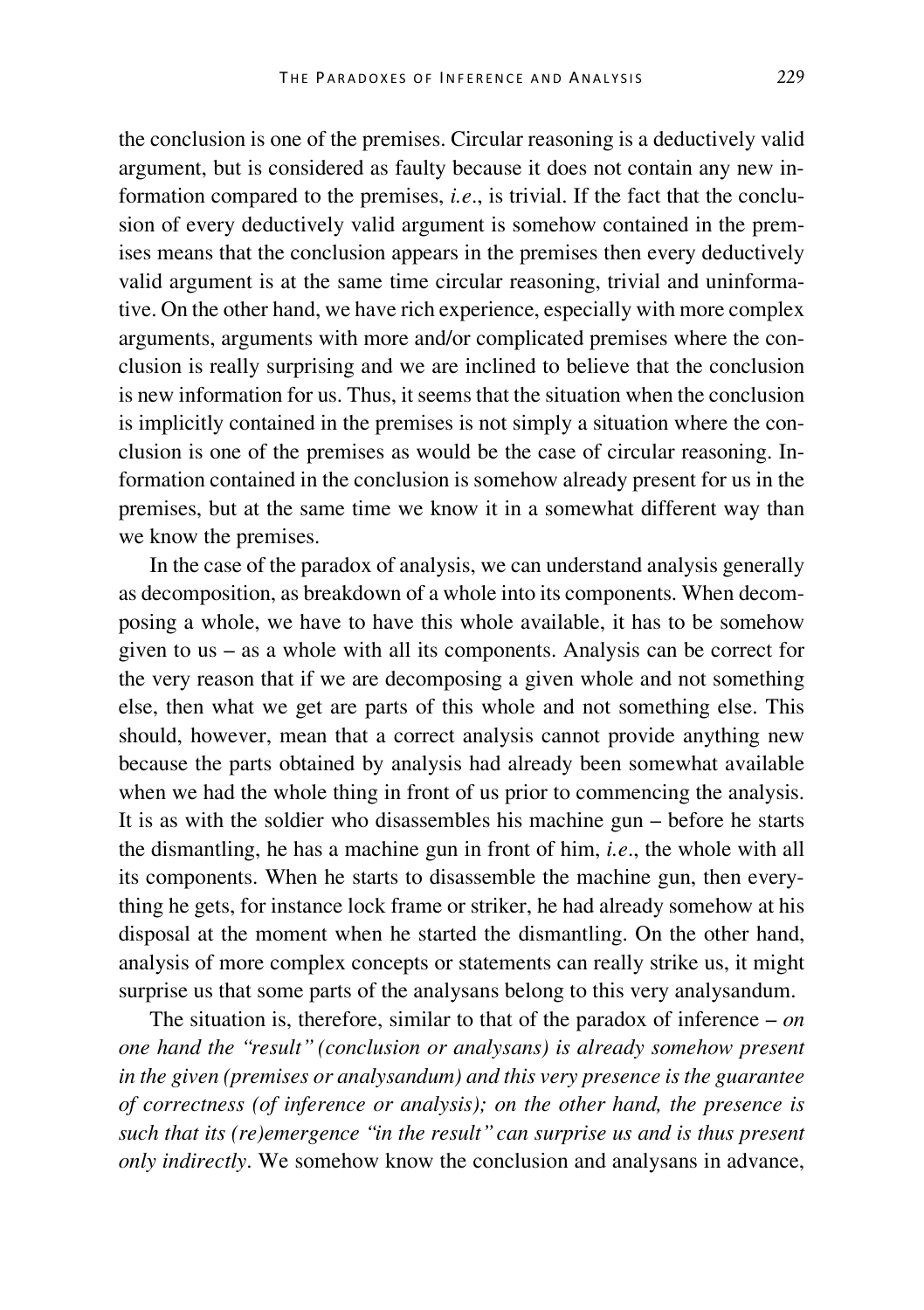this *pre-existent knowledge* is a special type of knowledge which deserves special attention. An insight into the nature of this pre-existent knowledge can simultaneously provide a way how to better understand the challenges of both paradoxes or even more provide a solution.

# **2. Aristotle's theory of pre-existent knowledge**

In the next part, I would like to offer a very interesting – and, as far as I can see, also plausible – theory of pre-existing knowledge that Aristotle presented in some of his logical treatises. I would like to defend the plausibility of Aristotle's concept by its very ability to solve the paradoxes of inference and analysis which, based on what was said above, I consider derived from the problem of pre-existing knowledge.

# *2.1. Plato*

Aristotle "inherited" this problem like many others from Plato. Given that Plato's answer to this problem is his famous doctrine of ideas, we can claim that it could not have been a marginal issue for him. Thus, it is apt to further investigate how he handled it. It allows us to find out what, specifically, Aristotle responded to and in what form he took it over from Plato.

We can find a very concise introduction into the problem in Plato's dialogue *Meno*. Socrates discusses with Meno the nature of virtue and demonstrates to him the unsustainability of the definition of virtue as presented by Meno. Meno is at a loss as to how, and if at all, to continue. Socrates encourages him and maintains that we should continue to pursue the definition of virtue. Yet, Meno objects:

Why, on what lines will you look, Socrates, for a thing of whose nature you know nothing at all? Pray, what sort of thing, amongst those that you know not, will you treat us to as the object of your search? Or even supposing, at the best, that you hit upon it, how will you know it is the thing you did not know?

I understand the point you would make, Meno. Do you see what a captious argument you are introducing—that, forsooth, a man cannot inquire either about what he knows or about what he does not know? For he cannot inquire about what he knows, because he knows it, and in that case is in no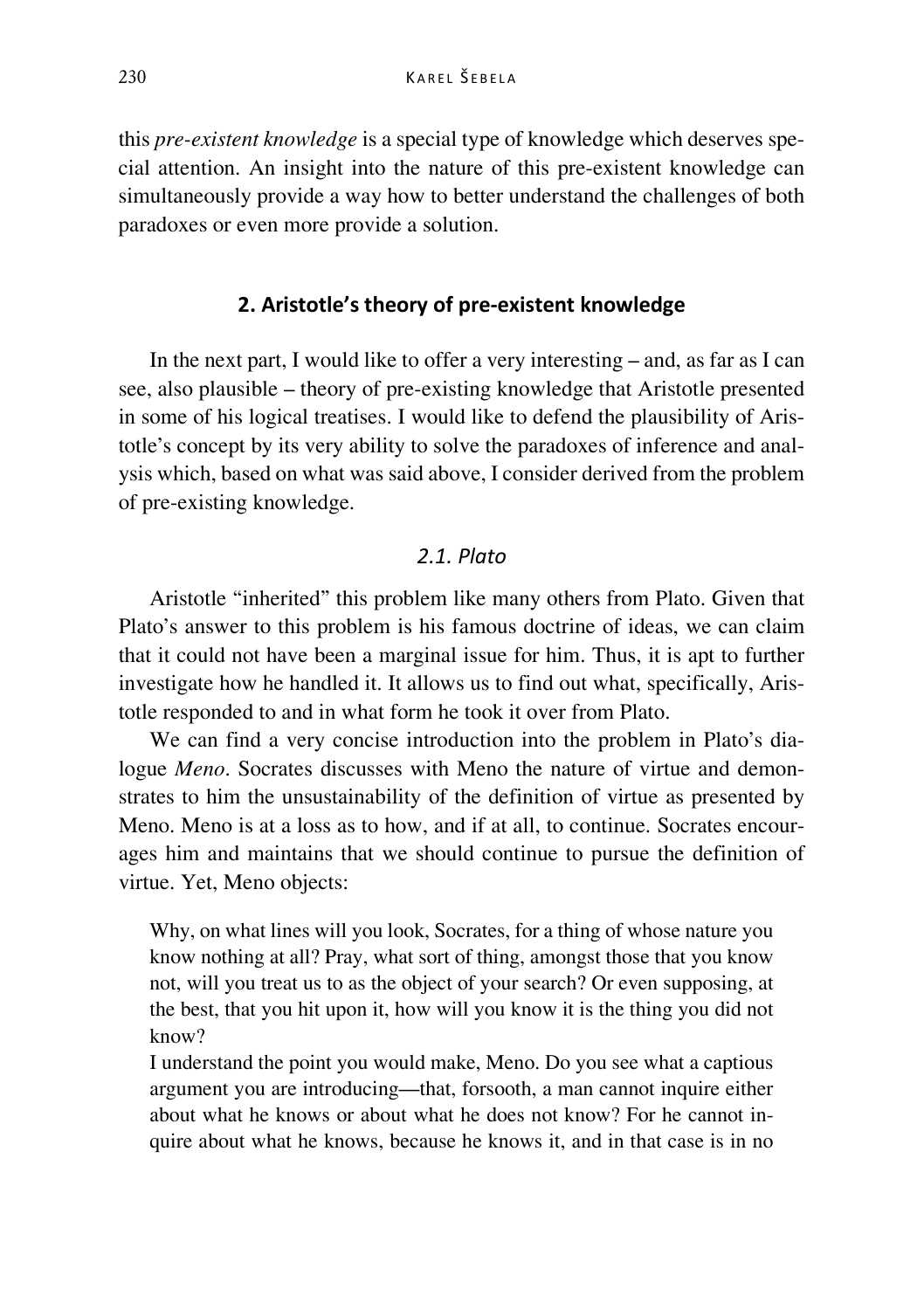need of inquiry; nor again can lie inquire about what he does not know, since he does not know about what he is to inquire. (Plato, *Meno* 80d-e)

All in all – it states the following dilemma: if we want to know something, then we have two options – we know or we don't know the thing which we are discovering. If we know the thing we are discovering, then it makes no sense to commence with the discovery because we know it already. If we don't know the thing we are discovering then even if we would come across it during our discovery, we would not know that it was the thing we sought. Thus, even in this case, it makes no sense to commence with discovery.

The answer to this "captious argument" is in this dialogue the doctrine of ideas – Plato reinterprets cognition so that putative knowledge (compromised by Meno's dilemma) is in fact re-cognition because in its quest the soul starts to remember the idea of the object which it is looking for.

# *2.2. Aristotle's solution*

It is well known that Aristotle rejected Plato's doctrine of ideas which meant that he, besides other things, had to readdress the Meno paradox. He explicitly handled this problem mostly in chapter 21 of *Prior Analytics*, *Book II*, and in the first chapters of *Posterior Analytics*. [4](#page-9-0) Like Plato, Aristotle reinterprets the common term cognition whose limits were rightly accentuated by Meno's paradox. He, however, did not claim that cognition is in reality re-cognition and distinguished between several meanings of the term "knowledge". The starting point was for him one of the basic dichotomies of his philosophy, potentiality and actuality. His *Posterior Analytics* start with the sentence: "All instruction given or received by way of argument proceeds from pre-existent knowledge". Thus, Aristotle – like his teacher – accepted some knowledge preceding one's own cognition.

Instead of identifying this pre-existent knowledge with the recollection of ideas, he understood this *pre-existent cognition as potential knowledge*, or knowledge in possibility, which only in the process of cognizance becomes true actual knowledge. In *Prior Analytics*, Aristotle even distinguished between three meanings of knowledge: knowledge of what is general (further called universal knowledge), what is particular (particular knowledge) and

<span id="page-9-0"></span> <sup>4</sup> The presented interpretation of Aristotle's solution was taken mostly from Mráz (2000) and Barnes (1978).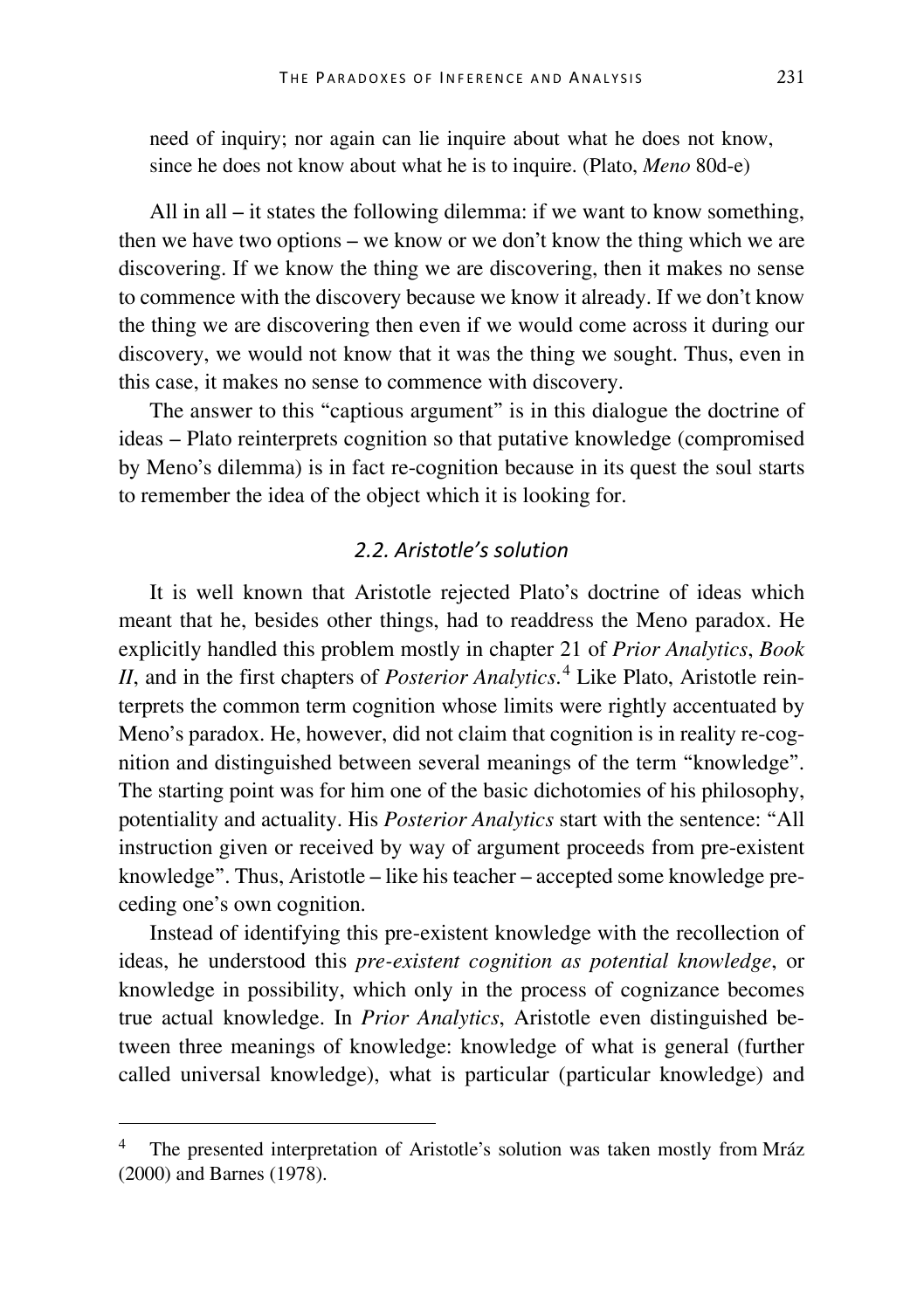knowledge of what is actual (cf. An.Prior. II, 67a33-b5). For a better illustration and deeper understanding of this concept, we use Aristotle's own examples. Aristotle considered (in the chapter mentioned) these arguments:

> Every triangle has two right angles.<sup>[5](#page-10-0)</sup> This is a triangle.

—————————————————— This has two right angles.

> Every mule is infertile. This is a mule.

—————————————— This is infertile.

Both have the same logical form:

 $\forall$ (*x*)( $P(x)$  →  $Q(x)$ ) P(*a*) ——————————————

 $O(a)$ 

In both, every judgment represents one type of knowledge. The first one is universal knowledge, the second is particular knowledge and the conclusion is actual knowledge. We will step-by-step discuss these individual types of knowledge:

*Universal knowledge.* Question is how we obtain this kind of knowledge. In Aristotle's case, we can talk about, for example, proof or incomplete induction. These topics are very delicate from the point of modern epistemology but we do not need to further follow them for our purposes.

What matters is that in terms of a given argument we do not know the "general" premise in the same way that we know the conclusion, *i.e*., in terms of the given argument it is not justified knowledge (or in other words – it is not knowledge justified by the given argument). Simultaneously, we do not have at our disposal all the subjects of universal knowledge. Aristotle demonstrated it in chapter 1 of *Posterior Analytics* in the example of a sophisticated "trick" which had probably been known in his times. The point was to present the

<span id="page-10-0"></span> <sup>5</sup> Aristotle wanted to say that all interior angles of a triangle add up to two right ones.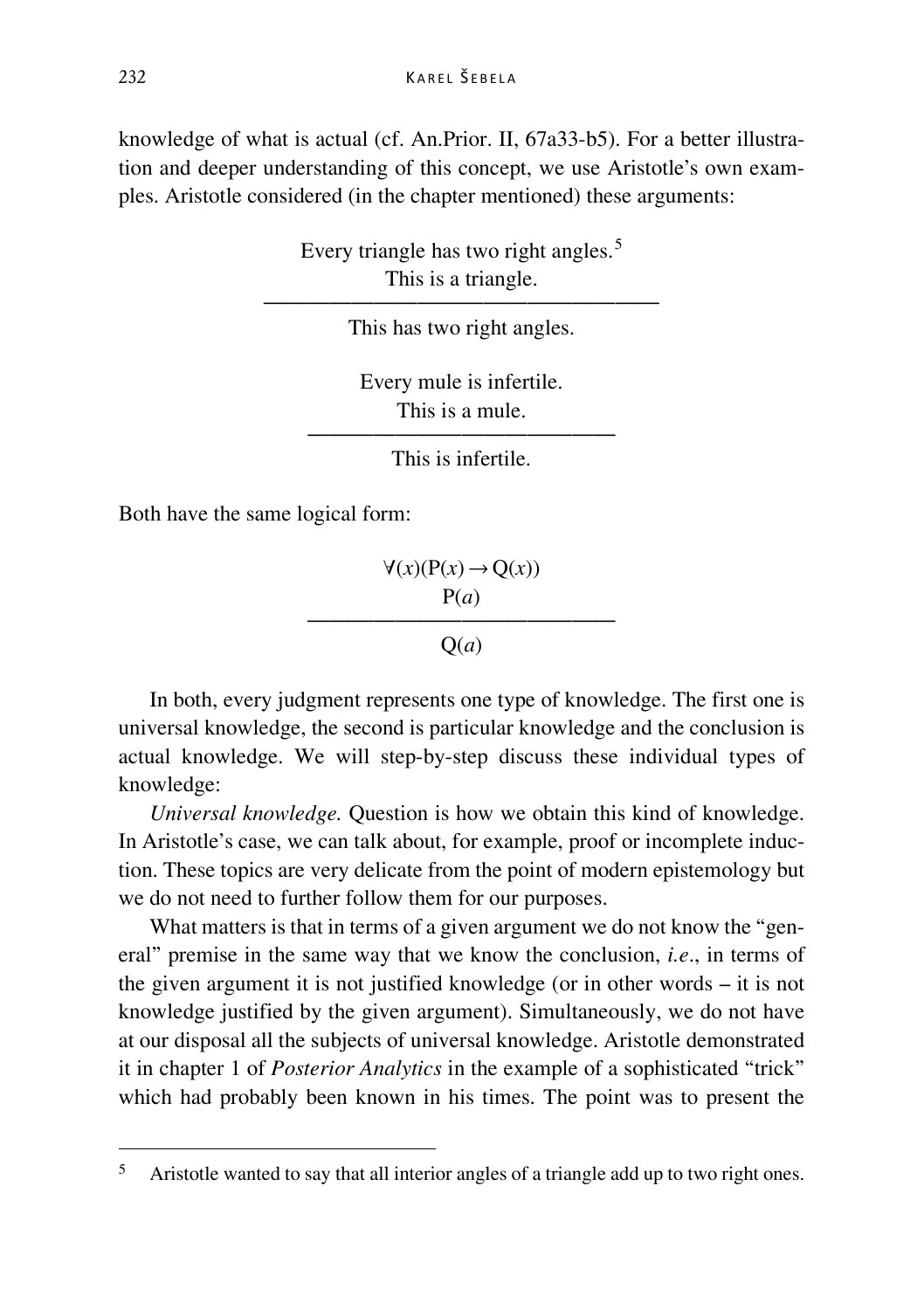opponents a sentence "every couple is even" and ask whether they knew it. If they said no, then they would be easily shown that if they understood the term couple well, then they would have had to admit that a couple was even. If they said yes, then they would be presented with a couple that they did not know it was a couple and therefore they also did not know that this couple was even. As Aristotle stated, one suggested solution was to say that if someone claimed that every couple is even, then they actually only said that every couple they know is even. Aristotle rejected this *ad hoc* constriction and insisted that the statement is really relevant to all couples, not only those that the speaker know. Here comes the point – related to the couples that the speaker did not know, the statement "every couple is even" is potential knowledge. That means that he did not actually know it about these couples, but if he realized it was a couple then he would have known it was even. Thus, potential knowledge becomes actual knowledge. In relation to these subjects it is potential knowledge, preexistent knowledge! *Pre-existent knowledge is potential knowledge*, which is in some way at our disposal, but we always need something else to turn it into actual knowledge.

*Particular knowledge.* Unlike the aforementioned, this knowledge regards only one thing. What we know about it is that it falls under some universal, or that we recognised this individual as falling under some general determination. Using modern logics, it is a finding that an individual *a* lies in the domain of predicate *P*, while according to the first premise, the domain of *P* is a subset of domain *Q*.

*Actual knowledge.* It is knowledge which unites the preceding universal and particular knowledge. It is based on *Aristotle's notion that actual knowledge is knowledge of causes or reasons,* thus, actual knowledge is (ideally) the conclusion of an argument. The given premises are the reasons why we actually know what the conclusion states. Actual knowledge is, therefore, justified knowledge and for Aristotle also knowledge of what is necessary.

In order to know what the conclusion says we must know the premises, *i.e*., think them simultaneously and in mutual correlation. If not, then the conclusion would simply be an accidental statement. Aristotle had this in mind when mentioning both arguments in *Prior Analytics*. If we, for instance, knew that every triangle had two right angles, it would not justify the statement that this had two right angles – we would lack the knowledge that it was a triangle. Similarly, if we only knew it was a triangle, then we could not justify that this had two right angles. Even if we knew that every triangle had two right angles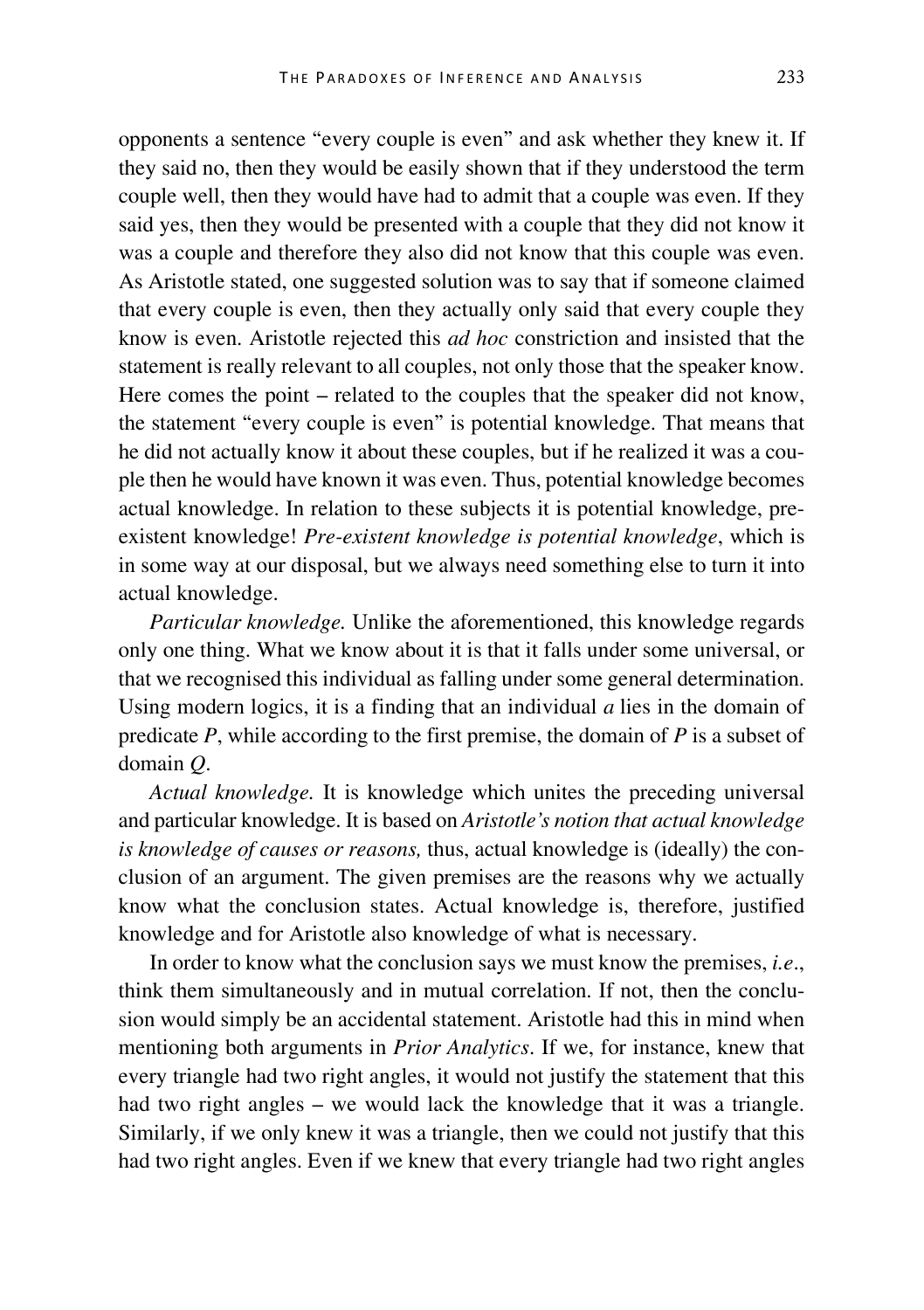and simultaneously that this was a triangle, it would not mean that we knew that this had two right angles. We have to actually think both findings simultaneously and in mutual correlation. Only this correlation establishes a justifying relationship between the premises and the conclusion.

# *2.3. Summary*

It is a good idea to sum up here what has been said so far. When investigating the paradoxes of inference and analysis, we discovered many common points and most importantly we uncover the problem of pre-existent knowledge as a common source of both paradoxes. I outlined as a plausible concept of pre-existent knowledge Aristotle's theory, which rests on distinguishing three types of knowledge: universal, that is, only potential knowledge, particular knowledge and actual knowledge, which is justified knowledge connecting both previous types, thus, (ideally) the conclusion of the argument. Pre-existent, universal knowledge is therefore (a kind of) potential knowledge. It is neither unknowing nor actual knowledge (thus, none of the Meno's paradox possibilities), but something in the middle: knowledge in possibility.

We should also mention in connection with Meno's paradox that it emerges in relation to universal knowledge. If, for instance, the argument's premises represent particular knowledge (and conclusion actual knowledge), then this dilemma will not arise.

I will now try to apply this Aristotle's concept to both paradoxes.

# **3. Paradoxes revisited**

# *3.1. Paradox of inference revisited*

To remind the reader, the paradox of inference was presented in the form of this argument:

> Valid inference from true premises is a good tool for expanding *knowledge*. Valid inference does not provide any new *knowledge*.

——————————————————————————

Some good tools for expanding knowledge do not provide any new *knowledge*.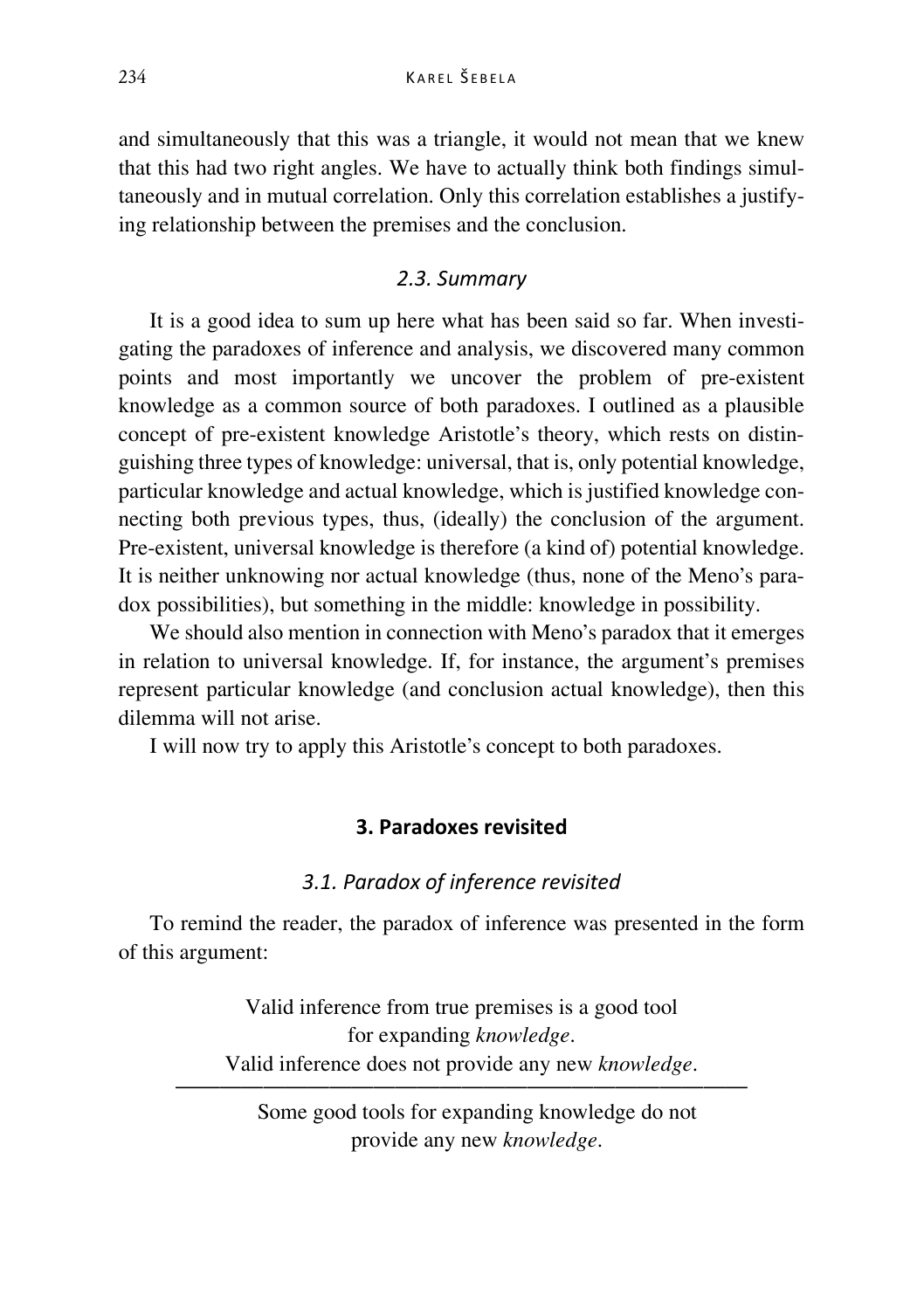The argument repeats the concept of knowledge several times. After listing Aristotle's classification of types of knowledge, it is worth mentioning which types of knowledge refer to which place.

*The second premise* ("Valid inference does not provide any new knowledge"): As mentioned in section 1.1., inference does not provide any new knowledge because the conclusion of the sound argument is somehow (implicitly) contained in the premises. It is crucial to grasp its implicit presence in the premises. This is quite difficult to do and so we will use examples. Possibly the best way to demonstrate how the conclusion is contained in the premises is to use arguments of modus ponens form. Let's take argument (a): If this animal is a mule, then this animal is infertile. This animal is a mule. Thus, this animal is infertile. Conclusion of  $(a)$  – this animal is infertile – is even to a naked eye contained in the premises. It is not included, though, as an independently standing premise making such a statement. That would make (a) reasoning in a circle and I surely do not wish to claim that every valid argument is reasoning in a circle. Conclusion of (a) is contained in the premises as a consequent of implication (premise one). That means that conclusion of (a) is stated only conditionally, *i.e*., in order to say that, we would have to know whether the respective condition was met. The first premise does not say that though and we, therefore, cannot find out from the first premise only whether the animal is infertile. This judgment is somehow available to us, but is not stated; we do not know whether it is true. In Aristotle's terms, it is not actual knowledge.

Somewhat less visible is the conclusion of an argument contained in the premises in case of the argument of modus tollens form. Let's take argument (b): If this animal is a mule then this animal is infertile. This animal is not infertile. Thus, this animal is not a mule. Conclusion of (b) – this animal is not a mule – is not already contained in the premises in such an obvious way as was the case of conclusion of (a). This judgement is in the premise as a condition, thus, is not itself stated, it is in a similar "situation", as in case (a), the same judgement is in the conclusion even negated. Not only we have this judgement somehow available to us in the premises but is not stated; we don't know if it is true, but it is also in the conclusion negated as untrue.

Even less obvious is the presence of the conclusion in the premises of the famous syllogism (c): All men are mortal. Socrates is a man. Therefore, Socrates is mortal. Conclusion of  $(c)$  – Socrates is mortal – is to the naked eye not at all contained in the premises! Only its "parts" are included, in the second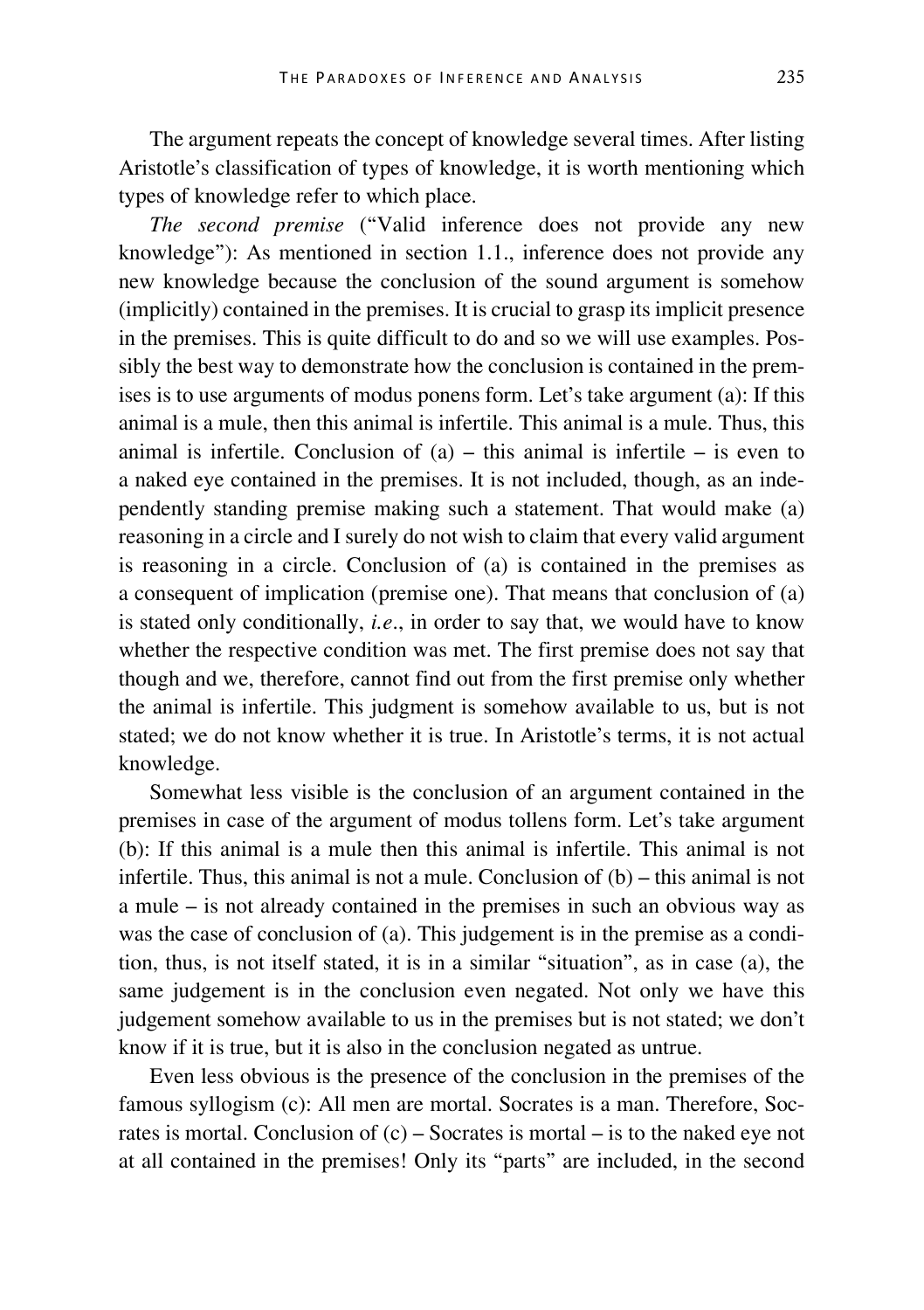premise subject, in the first predicate, the matter of its affirmation or negation, thus, does not arise at all. What the first premise of (c) says is that the predicate of mortality belongs to all men, but it neither mentions a specific man, nor talks about any specific man, thus, neither mentions Socrates. This premise states that the predicate of mortality is common to men, thus, any man. If someone agrees with this premise, then he/she does not claim that the predicate of mortality belongs only to men he/she knows. It is the same situation as "every couple is even" mentioned above (cf. section 2.2.). If someone agrees with the statement that all men are mortal, then he/she agrees that this judgment relates also to entities he/she does not know, that is, to entities he/she does not know that they are also people. If then he/she does not know that, for instance, someone called Socrates is a man then regarding this Socrates the knowledge that he is mortal is only knowledge in possibility. It is not complete unknowing because the knowledge of first premise *allows* us to gain knowledge that Socrates is also mortal. If the first premise was replaced with for instance a judgment "every mule is infertile", then the first premise would not allow us to gain knowledge that Socrates is also a man.

All in all – the implicit presence of a conclusion in a premise means that this premise offers potential knowledge of (future) conclusion, thus, its preexistent knowledge. That a given judgment appears in the conclusion of a valid argument is not extension of potential knowledge. This potential knowledge was available already in one of the premises. We can rephrase the second premise of paradox of inference as: Inference does not provide any new potential knowledge.

*The first premise* ("Valid inference from true premises is a good tool for expanding knowledge"): If we recognize that inference does not provide any new potential knowledge, then how to avoid the conclusion that inference is epistemically useless and does not provide any new knowledge? We hinted the answer in the preceding analysis of the first premise of inference paradox – we know the argument's conclusion differently than as shown/hidden in the premises.

To be more rigorous: to know that the conclusion is contained in the premises actually means that we know how to infer it from the premises. Such (explicit) knowledge, thus, means that we thought of both premises at the same time and in mutual correlation which Aristotle stated as a condition for actual, thus justified, knowledge. We saw above that the potential knowledge of the conclusion in the premises is something that requires addition – with modus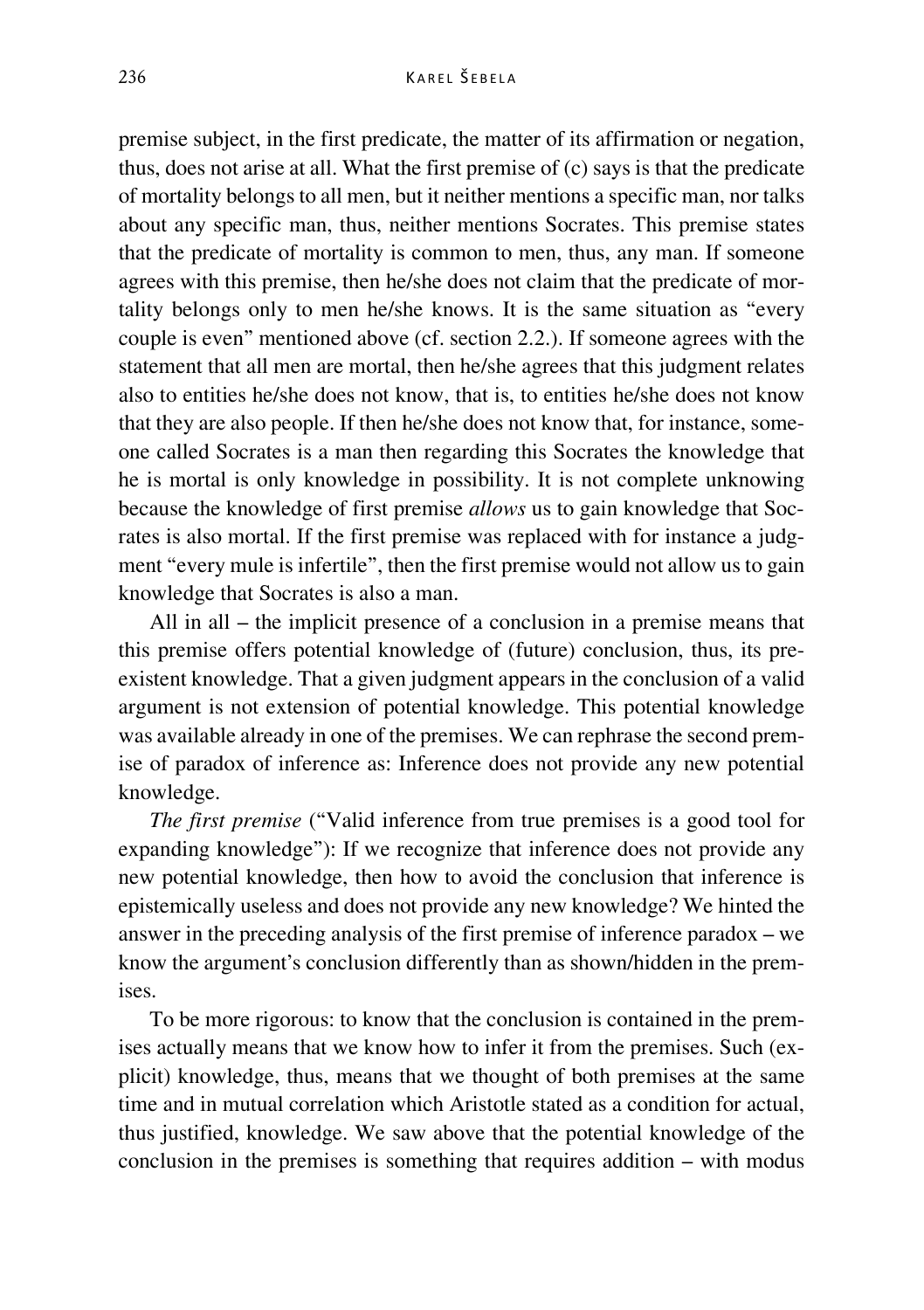ponens this is the knowledge of the antecedent's truth, with modus tollens the knowledge of the consequent's falsity, with our syllogism the knowledge that someone called Socrates is also a man. After this addition, knowing the conclusion is knowledge of different kind because the interconnected knowledge contained in the premises (thought simultaneously and in mutual correlation) provides a reason for affirming the conclusion. As late as now the conclusion becomes a real conclusion and the justifying knowledge become premises. Strictly speaking, Aristotle's actual knowledge is therefore not new knowledge because potential knowledge must always precede this knowledge, but it is knowledge of different kind. If we revisit Cohen and Nagel's formulation of the paradox of inference, valid argument is not useful according to them because it does not provide any new knowledge. In line with Aristotle's reasoning, we can reply that we know the conclusion of the argument differently than how we know the premises, *i.e*., in a justified manner. The conclusion does not provide any completely new knowledge but provides this knowledge in a different way. The utility of the valid argument, thus, rests on how it is given to us – it is different to have some knowledge and to have some knowledge together with its justification. Expansion of actual (not potential) knowledge, hence, means expanding knowledge, which is given in a justified manner.<sup>[6](#page-15-0)</sup>

We can therefore reword the first premise of the paradox of inference as: inference provides new actual knowledge.

The original paradox of inference will, accordingly modified, look like this:

Valid inference from true premises is a good tool for expanding actual knowledge. Valid inference does not provide any new potential knowledge. ——————————————————————————

Some good tools for expanding actual knowledge do not provide any new potential knowledge.

The difference from the original wording is fundamental and it says that the premises that are true lead to a correctly inferred conclusion that is also true. Thus, paradox is eliminated.

<span id="page-15-0"></span>In modern epistemological logics, this distinction corresponds with the difference between explicit and implicit knowledge (I would like to thank an anonymous reviewer of this paper for mentioning this).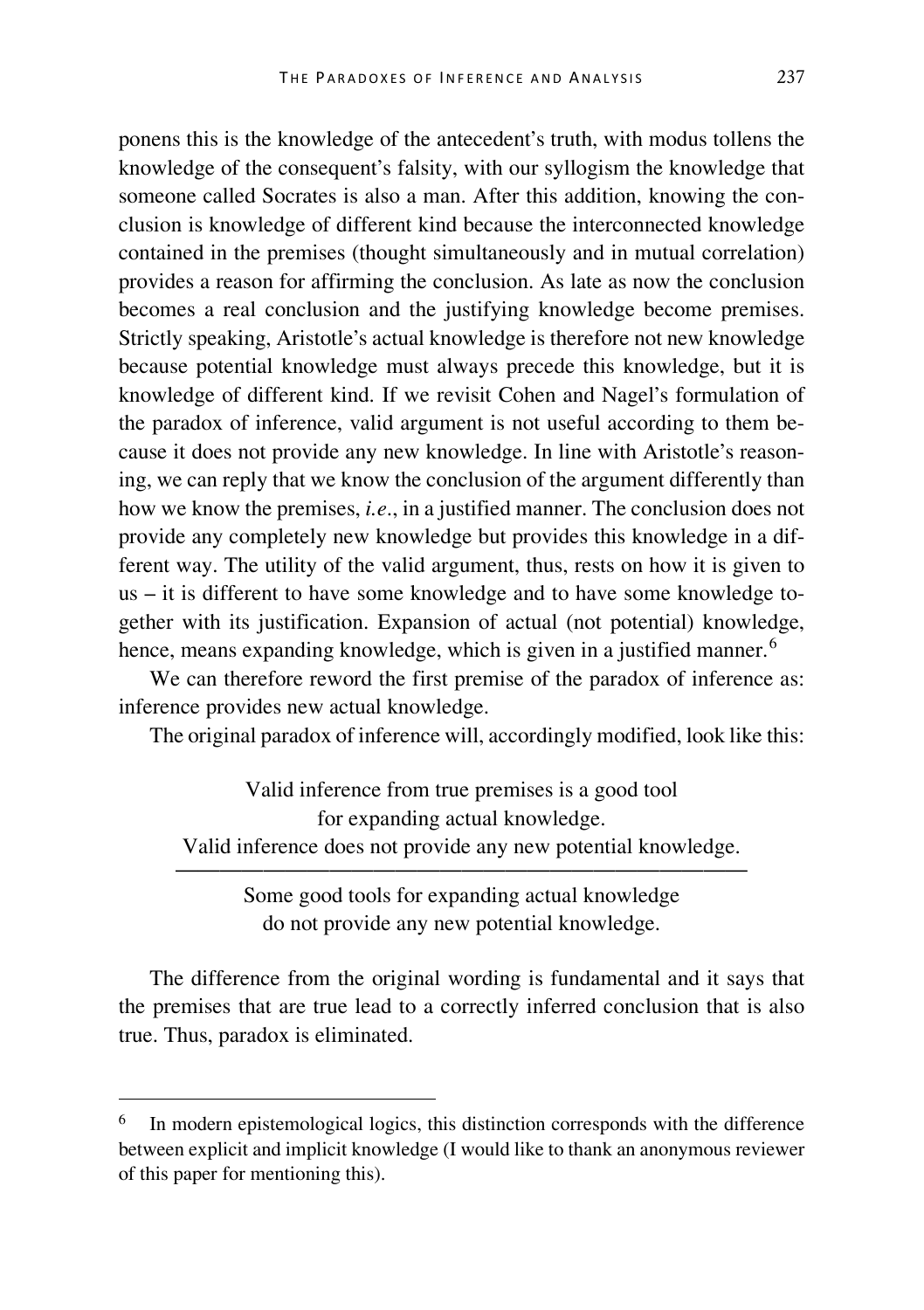#### *3.2. Paradox of analysis revisited*

As a reminder, the paradox of analysis was presented in the following argument:

> Correct analysis is a good tool for expanding *knowledge*. Correct analysis does not provide any new *knowledge*.

—————————————————————————— Some good tools for expanding knowledge do not provide any new *knowledge*.

Similarly to the paradox of inference, the concept of knowledge also appears here several times. After listing Aristotle's categorization of knowledge types, it will be interesting to see which types of knowledge belong where.

*The second premise* ("Analysis does not provide any new knowledge"): As mentioned in section 1.2., equality between the analysandum and the analysans means that correct analysis cannot provide anything new. Correctness of the analysis is given by the fact that analysans is already in some way (implicitly) contained in the analysandum. Thus, it is crucial to somehow more thoroughly grasp its implicit presence.

Let us again begin with examples – we mentioned above the analogy of disassembling a machine gun. In the case of a machine gun, I have in front of me a specific whole which I can take apart into pieces (and let us assume that I have never done it before and did not receive any theoretical instruction about the components of a machine gun). When I had the machine gun in front of me, I somehow also had all its components in front of me. If I dismantled it correctly and dismantled only this machine gun, I really have in front of me all its parts. I have in front of me parts after the dismantling of the machine gun which I had somehow in front of me when I had the machine gun in front of me. What is the difference here, why do I use in the first case the vague expression "somehow"? Simply because in the first case, I could see only some parts of the machine gun, for instance, trigger, but others such as the striker were hidden from my view. Even before dismantling I considered the machine gun as a whole and due to its function expected it to contain other parts than those I could see when having a machine gun in front of me as a whole. Thus, I knew that it contained also parts which I could not see before dismantling it. Furthermore, I knew that those parts invisible to me would be in some relation to those which I could see and to each other. However, only executing the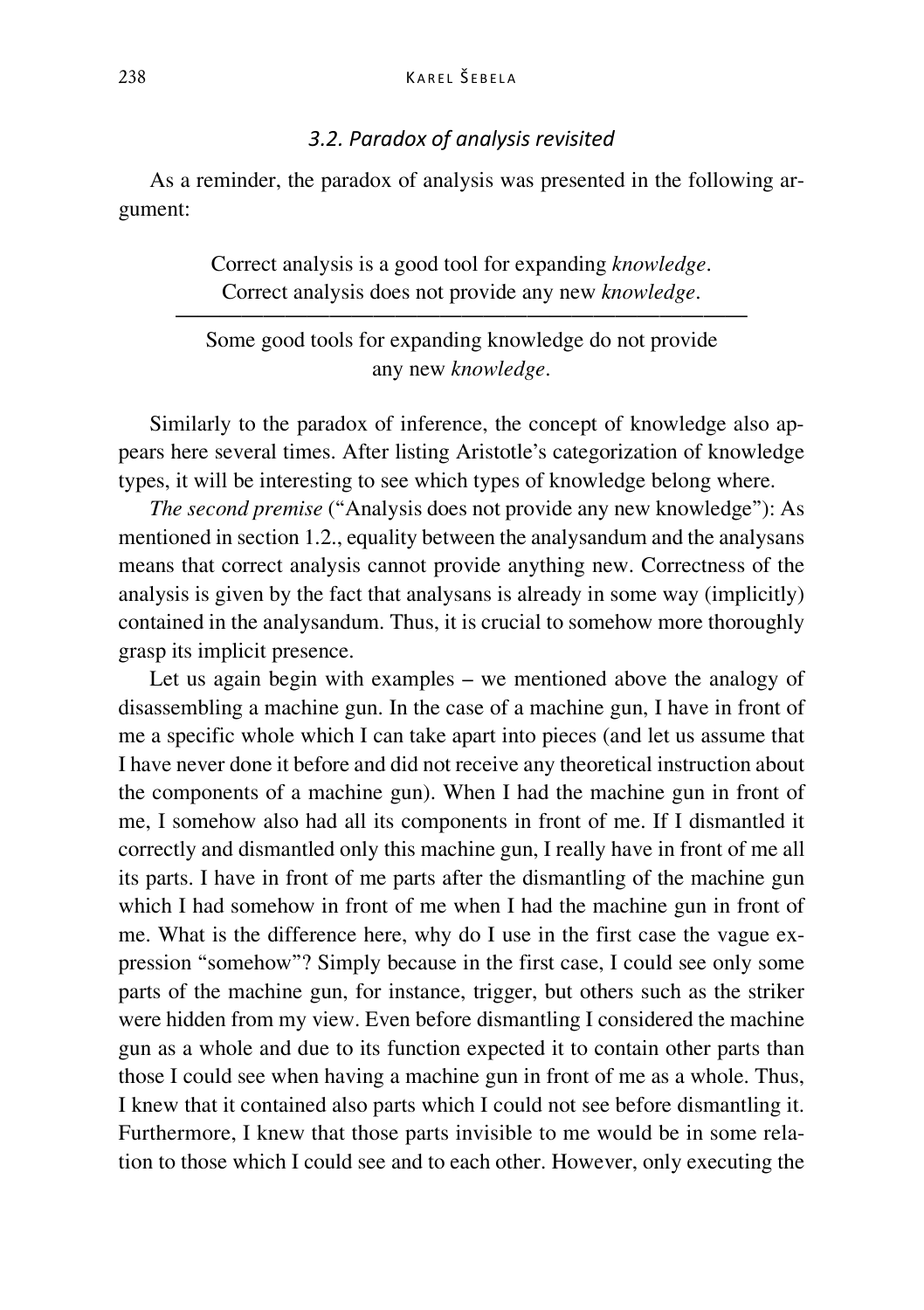dismantlement clarified what the hidden parts were and how they were located in relation to each other, for example when I found a striker and learnt about its relation to the trigger. Thus, I knew already before the dismantlement that there were parts in the machine gun which somehow caused the bullet to leave the gun barrel, but I knew neither what these parts were nor what their relationship to each other parts were. The knowledge of these parts before the dismantlement was, thus, only potential knowledge, pre-existent knowledge, actualised by executing the dismantlement.

If we leave the analogy with a physical analysis, we can use the examples of sentences and their analysis. Let us take the sentence (a) "Every man is mortal"; according to classical modern logics, we would find out after analysis that (a) could be rephrased as: "For every individual, if it is a man, then it is mortal." It is important here that between "man" and "mortal" is according to this analysis a relationship of implication which could be expressed in a phrase such as "if …, then …". Before the analysis, I had in front of me a whole (a) composed of certain parts. These parts also appeared in the analysans of (a). What the analysandum did not explicitly contain was a phrase "if…, then…", in other words, it was not obvious to a naked eye that according to this sentence between man and mortality was a relationship of implication. Even before the analysis, after learning the analysandum, I knew that there was some relationship between man and mortality in the analysandum though expressed by a somewhat ambiguous "is". Only the correct analysis of the statement found out that this relationship is one of sufficient condition when being a man is a sufficient condition for being mortal. Who learns about the analysandum can, thanks to this acquaintance, know that the relation in question is a relationship of sufficient condition. Only after the analysis process, however, has explicit knowledge of structure (a), thus, has actual knowledge. Knowing analysandum without knowing the analysis is, hence, potential knowledge of the sentence's structure. It is not complete unknowing, let us say it is a rather necessary (but not sufficient) condition for the explicit knowledge of implication structure (a).

Even less evident is the analysans' presence in the analysandum in Russell's famous analysis of the sentence (b) "The present king of France is bald". According to Russell, (b) actually contains three sentences connected by conjunction. We could simplify it a lot and put the analysans (b) in the following way: "There is an individual who is presently the king of France and there is only one such individual and this individual is bald". If Russell's analysis (b)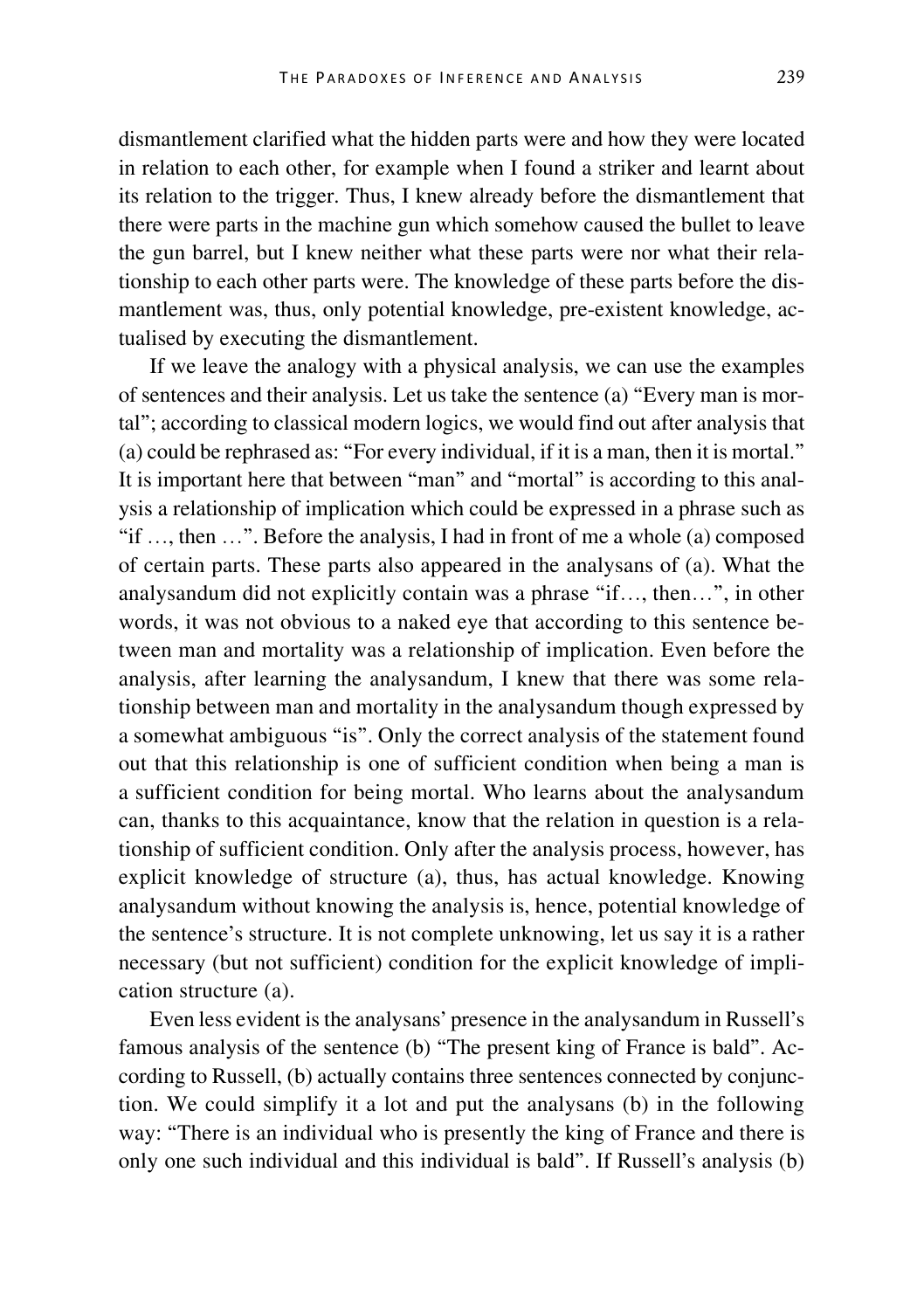is correct, then (b) implicitly contains a conjunction of these three sentences. This knowledge is only implicit, or potential, because (b) contains neither connective "and" which is a sign of a conjunction nor other components of the analysans. Yet, it is not simple unknowing as indicated also by the fact that in case of non-existence of the king of France or in the matter of proper negation (b), the person not having the knowledge of correct analysis (b) can be at a loss. The analysandum, without knowing its analysis, does not in these cases offer clear answers because some parts of the whole (b) and their mutual relations (conjunction here) are hidden in the analysandum. It is hidden analogically to how the striker was hidden in case of the machine gun. Modern logic talks about the grammatical form of the sentence not corresponding with its logical form.

In both examples provided, the implicit knowledge of the whole is a different type of knowledge than explicit knowledge of its parts and their mutual relations. That the analysandum and the analysans contain "the same" (and analysis then does not provide any new knowledge) needs to be corrected. The second premise of the paradox of analysis could be rephrased as: Analysis does not provide any new potential knowledge.

*The first premise* ("Analysis is a good tool for expanding knowledge"): If we speak about analysis as expanding knowledge, it is clear that we do not mean potential knowledge but justified knowledge, or actual knowledge. If we say, for example, that part of a concept (analysandum) is a part *X*, then it is so to say a snapshot. If we, however, say it after executing an analysis then it is (by a process of correct analysis) justified knowledge. The statement that part of a given concept is component X will be the same in both cases (thus, it is not completely new knowledge), yet in the second case it is justified knowledge. Most importantly though, we emphasised above that many parts of the analysed wholes cannot be simply detected from these wholes, even more so in case of the parts' mutual relations. The first premise of the paradox of analysis can be therefore rephrased as: Analysis provides new actual knowledge.

The original paradox of analysis will after modification look like this:

Analysis is a good tool for expanding actual knowledge. Analysis does not provide any new potential knowledge.

—————————————————————————— Some good tools for expanding actual knowledge do not provide any new potential knowledge.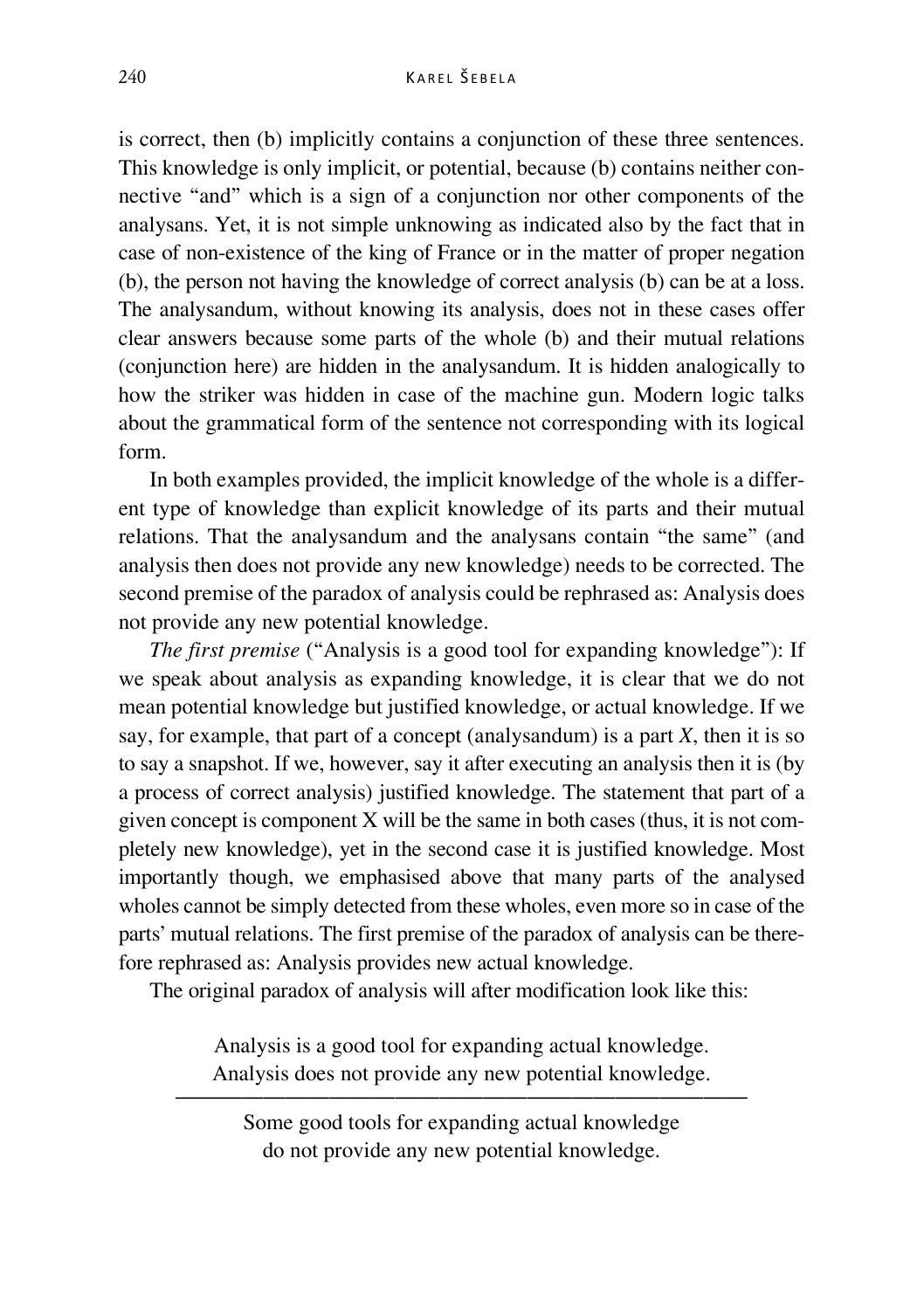The difference from the original wording is substantial. It states that a correct conclusion is inferred from premises which are also correct. The paradox is eliminated.

### **4. Conclusion**

The paradox of inference and paradox of analysis have both been understood in our research as grounded in the problematics of pre-existent knowledge. The clarified concept of pre-existent knowledge as presented by Aristotle offers the opportunity to understand both paradoxes as based on a vacillating concept of knowledge which leads some authors to opposite opinions. Further specifications of this concept leads in contrast to a discovery that these opposing opinions refer to different types of knowledge and as such do not actually need to be contradictory and do not lead to a paradox.<sup>[7](#page-19-0)</sup>

#### References

BARNES, J. (1975): *Aristotle's Posterior Analytics*. Oxford: Clarendon Press.

- BARNES, J. (1984): *Complete Works of Aristotle. Vol 1*. Princeton: Princeton University Press.
- BEANEY, M. (2015): Analysis. In: Zalta, E. (eds.): *Stanford Encyclopedia of Philosophy*. Available at: http://plato.stanford.edu/entries/analysis/.
- COHEN, M. R. & NAGEL, E. (1934): *An Introduction to Logic and Scientific Method*. London: Routledge & Kegan Paul.
- DUŽÍ, M. (2006): Informativnost matematických či analyticky pravdivých tvrzení a paradox inference. [The informativeness of mathematical or analytically true statements and the paradox of inference.] *Filosofický časopis* 54, No. 4, 501-522.
- DUŽÍ, M. (2010): The Paradox of Inference and the Non-triviality of Analytic Information. *Journal of Philosophical Logic* 39, No. 5, 473-510.
- MILL, J. S. (1882): *A System of Logic, Ratiocinative and Inductive*. New York: Harper & Brothers Publishers.
- MOORE, G. E. (1903): *Principia Ethica*. Cambridge: Cambridge University Press.
- MRÁZ, M. (2000): Aristotelova kritika úvah o anamnési v Platónově dialogu Menón. [Aristotle's Critique of Anamnesis Considerations in Plato's Meno.] In: Havlíček, A. (ed.): *Platónův dialog Menón*. Praha: Oikoymenh.

<span id="page-19-0"></span> <sup>7</sup> I would like to thank an anonymous reviewer for the very inspiring comments.